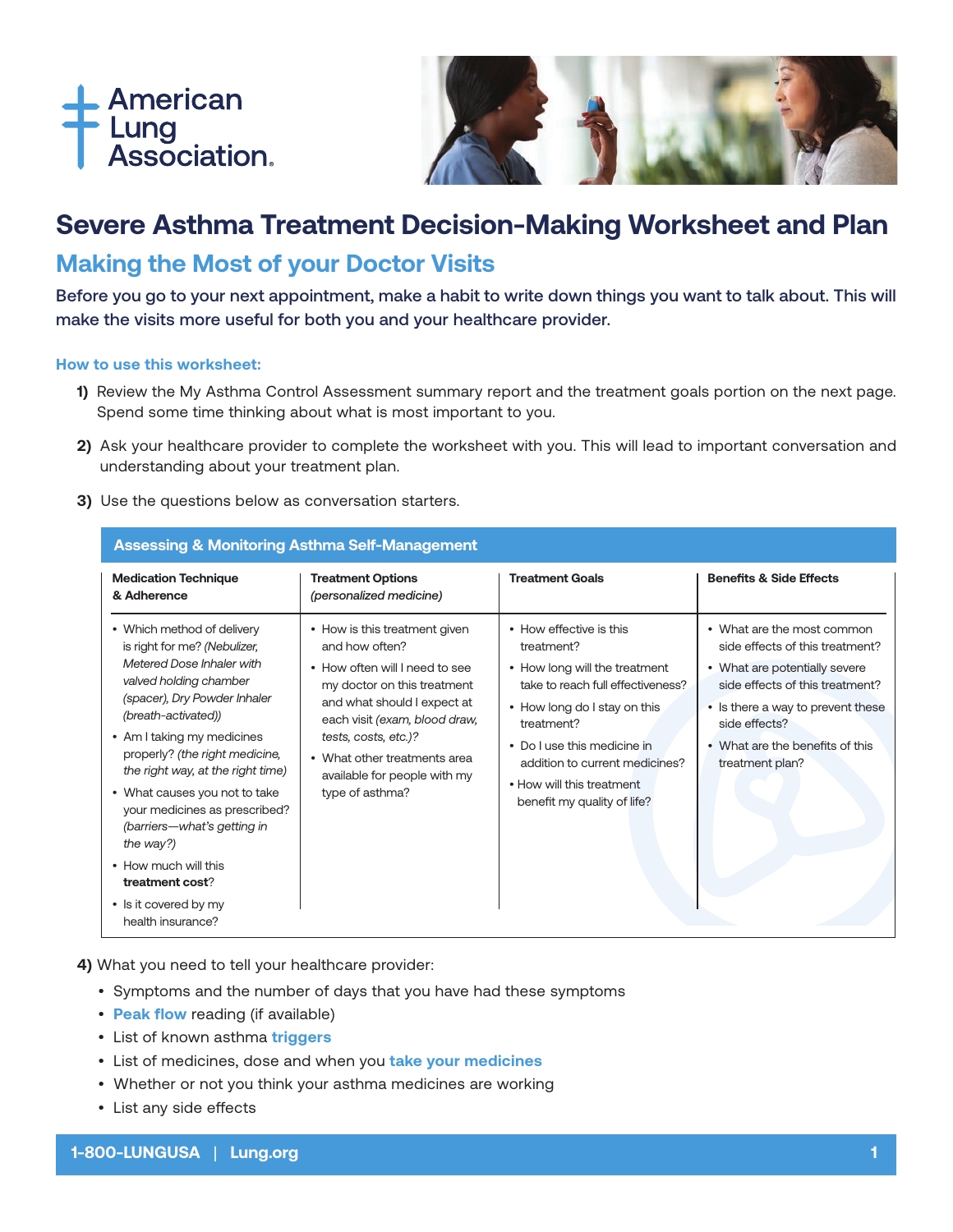#### **If this is your first visit, consider these additional questions to ask as well as what to bring with you:**

#### • **Asthma Action Plan**

*Do I have one? Am I following it?* 

- **Trigger Assessment** *Do I know my asthma [triggers](https://www.lung.org/getmedia/19d25eb6-6934-4606-b1ba-9d6ce6e0fb4f/asthma-triggers-2021.pdf)?*
- **Other Health Conditions**

*How are my other health conditions affected by my asthma? Or, how do my other health conditions affect my asthma?*

• **Referral to an asthma specialist** (Allergist or Pulmonologist) *Why do I need a specialist? How do I know when to see a specialist?*

#### **Prepare for your visit with your healthcare provider:**

- Bring a copy of your medical records or a short note describing your health problems, when they occurred and the healthcare provider's name who most recently cared for you.
- Take a list of all the medicines you are now using. Be sure to include over-the-counter medicines, herbs and supplements.
- Make a list of all the healthcare providers you see and why you see them.
- Make a list of the symptoms you are having and note which ones bother you the most. Also, write down when they started and what you have done, if anything, to make them better.

### *The following form is helpful to document the information you will need to discuss with your healthcare provider.*

*Print and complete our [Get Ready for Your Next Office Visit](https://www.lung.org/getmedia/c846bb89-3882-4efa-8f62-d5c64983e683/Get-Ready_Office-Visit.pdf.pdf) form prior to your next office visit.*



[What Triggers Your Asthma?](https://www.lung.org/getmedia/19d25eb6-6934-4606-b1ba-9d6ce6e0fb4f/asthma-triggers-2021.pdf) [Reduce Asthma Triggers](https://www.lung.org/lung-health-diseases/lung-disease-lookup/asthma/living-with-asthma/managing-asthma/reduce-asthma-triggers) [Avoiding Asthma Triggers](https://www.lung.org/getmedia/d3bafd22-cb2c-48cb-9855-4d3b1d891a17/avoiding-and-controlling-triggers.pdf.pdf?ext=.pdf)





- **5)** When you are thinking about the pros and cons of your treatment option, you might also want to ask these questions:
	- Will this treatment impact my home and work life? (e.g., travel assistance, frequency of doctor visits and at-home support.)
	- How much will this treatment cost me?
- **6)**Ask for support as you review the information. Find out if there is an asthma educator, care-coordinator, nurse navigator or patient advocate where you are being treated who can help you talk through all the information.





[My Severe Asthma](https://www.lung.org/lung-health-diseases/lung-disease-lookup/asthma/learn-about-asthma/severe-asthma-tool) Treatment Plan



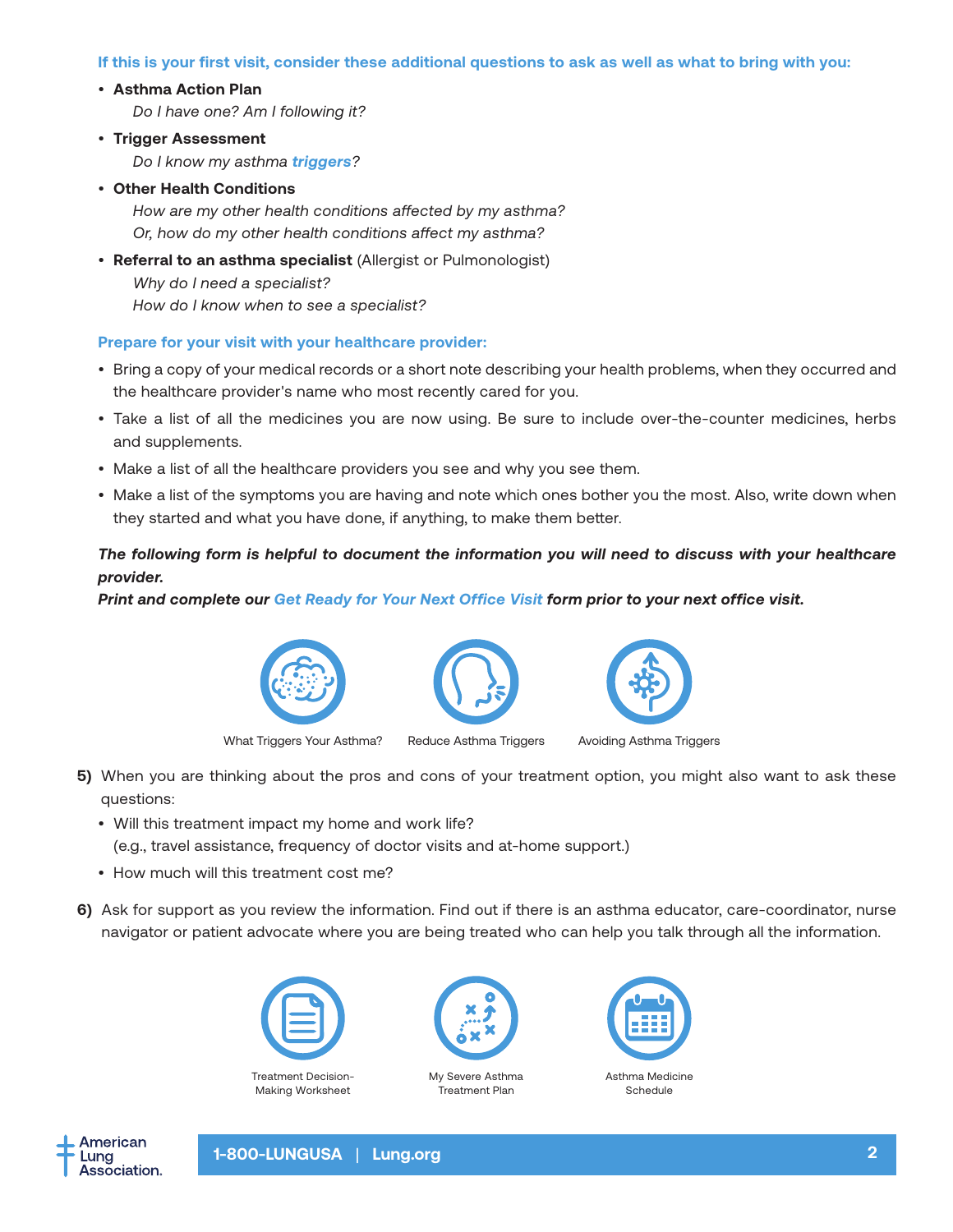

| My Type of Severe Asthma | <b>My Treatment Goals</b>                                                                                                                                                                  |
|--------------------------|--------------------------------------------------------------------------------------------------------------------------------------------------------------------------------------------|
| Type:                    |                                                                                                                                                                                            |
| Biomarkers:              |                                                                                                                                                                                            |
| Any other health issues: | Help your doctor understand your treatment<br>preferences by circling what is most important<br>to you during your severe asthma treatment:<br>1) Controlling my severe asthma at any cost |
|                          | 2) Maintaining a good quality of life<br>3) Finding a balance between feeling the best<br>I can and controlling my severe asthma                                                           |

ז ר

| Treatment<br>option        | Goal of this<br>treatment<br>option | Possible<br>Side Effects | Pros | Cons |
|----------------------------|-------------------------------------|--------------------------|------|------|
|                            |                                     |                          |      |      |
|                            |                                     |                          |      |      |
| <b>Treatment</b><br>option | Goal of this<br>treatment<br>option | Possible<br>Side Effects | Pros | Cons |
|                            |                                     |                          |      |      |
|                            |                                     |                          |      |      |